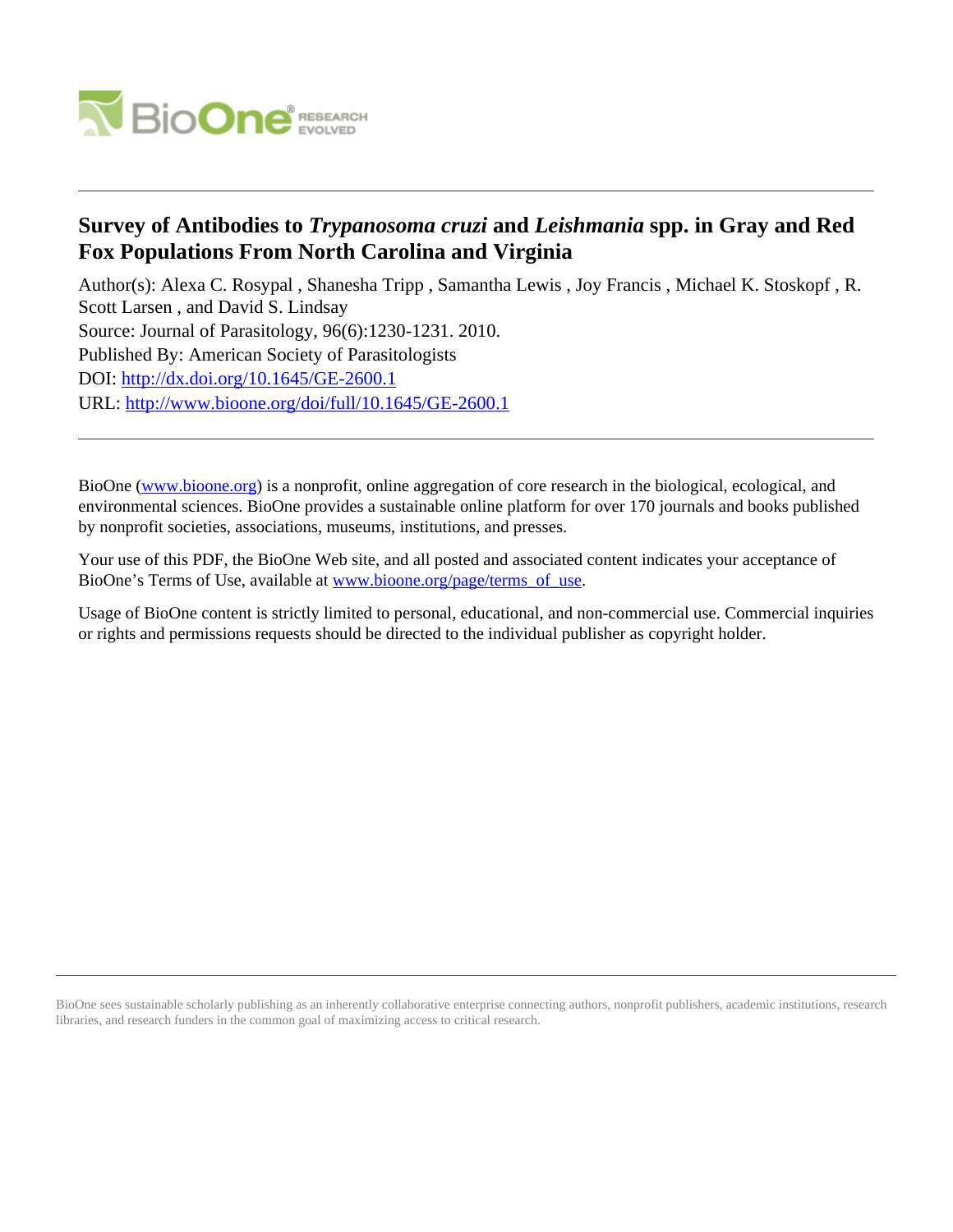J. Parasitol., 96(6), 2010, pp. 1230–1231 Larsen, and David S. Lindsay (2010). "Survey of Antibodies to Trypanosoma cruzi and Leishmania spp. in Gray and Red Fox Populations From North Carolina and Virginia," Journal of Parasitology, Vol. 96, No. 6, pp. 1230-1231. doi: http://dx.doi.org/10.1645/ GE-2600.1

 $©$  American Society of Parasitologists 2010

## Survey of Antibodies to Trypanosoma cruzi and Leishmania spp. in Gray and Red Fox Populations From North Carolina and Virginia

Alexa C. Rosypal, Shanesha Tripp, Samantha Lewis, Joy Francis, Michael K. Stoskopf\*, R. Scott Larsen\*, and David S. Lindsay†,

Department of Natural Sciences and Mathematics, College of Science, Technology, Engineering and Mathematics, Johnson C. Smith University, Charlotte, North Carolina, 28216; \*Environmental Medicine Consortium and Department of Clinical Sciences, College of Veterinary Medicine, North Carolina State University, Raleigh, North Carolina, 27606; †Department of Biomedical Sciences and Pathobiology, Virginia-Maryland Regional College of Veterinary Medicine, Virginia Tech, Blacksburg, Virginia, 24061. e-mail: arosypal@jcsu.edu

ABSTRACT: American trypanosomiasis and leishmaniasis are caused by related hemoflagellate parasites, Trypanosoma cruzi and Leishmania spp., which share several common host species. Both zoonotic protozoans are endemic in the United States. Canines, including domestic and wild canids, are reservoir hosts for human infections with T. cruzi and Leishmania spp. The present study examined the seroprevalence of T. cruzi and Leishmania spp. in wild canids from North Carolina and Virginia. Wild canine species tested in this work included 49 gray foxes (Urocyon cinereoargenteus) and 5 red foxes (Vulpes vulpes). Overall, sera samples from 54 foxes (North Carolina = 43; Virginia = 11) were tested by immunochromatographic strip assays (ICT). Antibodies to T. cruzi were found in 4 (9%) gray foxes from North Carolina and 2 (18%) gray foxes from Virginia. Antibodies to Leishmania spp. were detected in 1 (2%) gray fox from North Carolina. Our results indicate that wild canids are exposed more frequently to T. cruzi in North Carolina than Leishmania spp. and only T. cruzi in Virginia.

Trypanosoma cruzi and Leishmania spp. are insect-transmitted zoonotic hemoflagellates that are endemic in the United States. These closely related protozoan parasites can be fatal in infected people and dogs. In the United States, leishmaniasis caused by Leishmania infantum is an important disease in the foxhound breed. Trypanosoma cruzi is the etiological agent of Chagas' disease in mammals and T. cruzi–infected foxhounds have been reported in North America (Duprey et al., 2006).

In the United States, T. cruzi is routinely diagnosed in wild mammals (Brown et al., 2010). The sylvatic life cycle involves T. cruzi transmission between triatomine bugs and wildlife reservoir hosts. It is well documented that T. cruzi and Leishmania spp. infect domestic dogs throughout much of the United States (Rosypal et al., 2003; Duprey et al., 2006). Few studies, however, have examined the seroprevalence of T. cruzi and Leishmania spp. in wild canids in the United States; therefore, the present study was conducted to determine the prevalence of antibodies to Leishmania spp. and T. cruzi in wild canine populations from North Carolina and Virginia.

For the present study, 54 wild canine samples were collected from North Carolina and Virginia. Sera samples from 49 gray foxes (Urocyon cinereoargenteus) and 5 red foxes (Vulpes vulpes) were obtained in North Carolina and Virginia as part of a predator removal study. Foxes were live-trapped in 3 counties in North Carolina (Hyde, Tyrell, and Wilson) and 1 county in Virginia (Amelia) in February–April 2000. Study sites in Hyde County (35°42'N, 76°05'W) and Tyrell County (35°50'N, 76°14'W) were located in the lower coastal plain of North Carolina and were characterized by farm fields, surrounding timber, and sparse human populations. The study site in Wilson County  $(35^{\circ}42'N, 77^{\circ}53'W)$  is located in North Carolina's upper coastal plain and includes agricultural fields and surrounding timber. While more populated than areas on the lower coastal plain, it is still mostly rural. Amelia County  $(37°47'N,$  $77^{\circ}92'W$ ) is centrally located in Virginia's Piedmont region and is  $73\%$ forested.

Animals were anesthetized with telazol (Fort Dodge Animal Health, Fort Dodge, Iowa) (Stoskopf et al., 1999), blood samples were taken, and the animals were killed with sodium pentobarbital (Beuthanasia-D Special, Schering Plough Animal Health, Summit, New Jersey). Serum was extracted and frozen at  $-70$  C.

Qualitative antibody testing was conducted with commercial canine immunochromatographic (ICT) dipstick assays for T. cruzi and visceralizing Leishmania spp. Canine ICT assays developed for diagnostic use in domestic dogs are commercially available. A previous study showed that they perform as well as the generally accepted ''gold standard,'' indirect immunofluorescent antibody test (IFAT), when using wild canine sera (Rosypal et al., 2007). The ICT tests are a proprietary gold mix based on recombinant antigens and have been developed into a dipstick format. Previous reports have demonstrated their superior performance over traditional serological screening tests based on crude antigens or whole organisms (Houghton et al., 2000; Scalone et al., 2002). The canine T. cruzi ICT (Trypanosoma Detect<sup>TM</sup> MRA Rapid Test; Inbios International Ltd., Seattle, Washington) is based on multi-epitope recombinant antigens and was used for fox sera to detect anti–T. cruzi antibodies. Fox sera were also tested for antibodies to recombinant K39<br>(rK39) (Kalazar Detect<sup>TM</sup> Canine Rapid Test, InBios International Ltd., Seattle, Washington), which is an amastigote protein specific to visceral Leishmania spp. that does not cross-react with antibodies to T. cruzi (Burns et al., 1993).

Serology was performed by ICT according to the manufacturer's test procedure. Briefly, wild canine serum  $(20 \mu l)$  was pipetted onto the test strip. The dipstick then was placed in a well of a 96-well round-bottom tissue culture plate, and aliquots of manufacturer-provided chase buffer (100  $\mu$ l to 150  $\mu$ l) were introduced into the well. Test results were read after 10 min. According to the test procedure, after 10 min the appearance of a red control line and a second line in the test field was interpreted as positive. The presence of red band only on the control line indicated a negative result.

Positive T. cruzi ICT results were detected in the sera of  $6(11\%)$  of the 54 wild canids from North Carolina and Virginia. Four gray foxes from Wilson and Tyrell Counties in North Carolina and 2 gray foxes from Amelia County, Virginia, were antibody positive. Leishmania spp. antibodies were found by ICT in serum from  $1 (2\%)$  male gray fox, from Wilson County, North Carolina. This Leishmania spp. seropositive gray fox did not have detectable antibodies to T. cruzi. None of the red foxes from North Carolina and Virginia presented evidence of antibodies to either T. cruzi or Leishmania spp.

Leishmania spp. and  $T$ . cruzi are endemic zoonotic parasites in canines in the United States and Canada (Rosypal et al., 2003; Duprey et al., 2006; Rosypal et al., 2007). Canine leishmaniasis caused by Leishmania infantum is well established in the North American foxhound population, and Leishmania spp. and T. cruzi–infected foxhounds have been detected throughout most of the eastern half of the United States and as far north as Ontario, Canada (Duprey et al., 2006). In a serological survey conducted by the Centers for Disease Control and Prevention, there was no evidence of either confirmed or probable cases of Leishmania spp. in 291 wild canids from the southeastern United States (Duprey et al., 2006). In the same study, 2 of 291 (0.7%) wild canids had antibodies to T. cruzi (Duprey et al., 2006). There was evidence of cross-reactions to Leishmania spp. by IFAT because these canids were also positive for T. cruzi antibodies (Duprey et al., 2006). The low Leishmania spp. antibody responses in these 2 wild canids were most likely false positives due to cross-reactivity in the IFAT to T. cruzi antibodies (Duprey et al., 2006), which is an inherent limitation of the Leishmania spp. IFAT (Rosypal et al., 2003). The Leishmania spp. ICT used in the present study does not cross-react with T. cruzi (Burns et al., 1993). To our knowledge, this is the first report of antibodies to Leishmania spp. in wild canids from the American Society of Parasitology. Alexa C. Rosypal, The Samantha Lewis, Joy Francis, Alexa C. Rosypal, The Samantha Lewis, Joy Francis, Alexa C. Rosypal, The Samantha Lewis, Joy Francis, Alexa C. Rosypal, The Samantha Lew